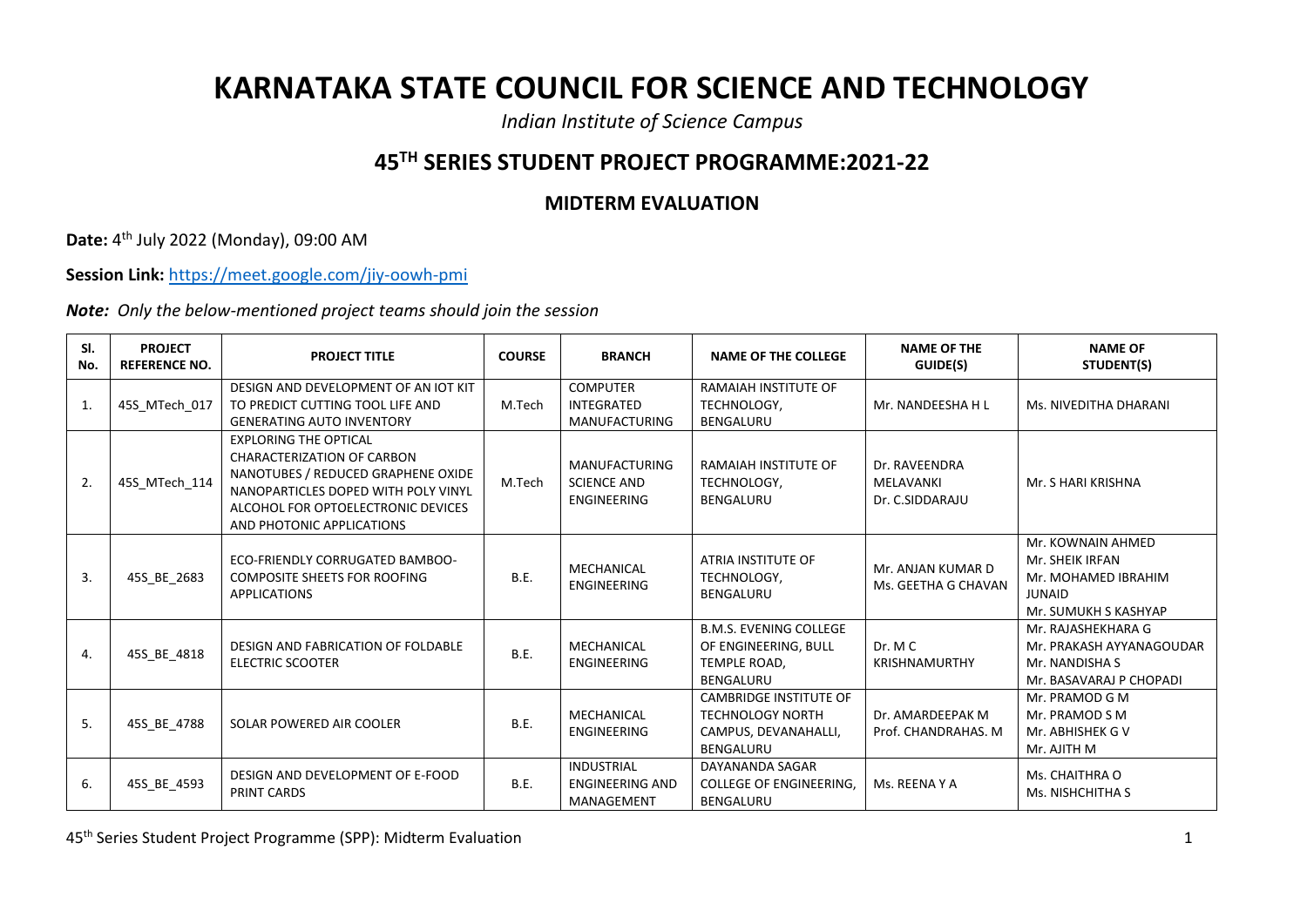|     |               |                                                                                                                                             |             |                                                           |                                                                        |                                                         | Mr. AASHRITH HEMANTH<br><b>KUMAR</b><br>Mr. GURUDUTH RAO                            |
|-----|---------------|---------------------------------------------------------------------------------------------------------------------------------------------|-------------|-----------------------------------------------------------|------------------------------------------------------------------------|---------------------------------------------------------|-------------------------------------------------------------------------------------|
| 7.  | 45S_BE_2733   | DESIGN AND FABRICATION OF MUNICIPAL<br>SOLID WASTE(MSW) TREATMENT MODEL<br>FOR THE RECOVERY OF CLEAN ENERGY                                 | <b>B.E.</b> | <b>INDUSTRIAL</b><br><b>ENGINEERING AND</b><br>MANAGEMENT | J.S.S. ACADEMY OF<br>TECHNICAL EDUCATION,<br>BENGALURU                 | Ms. VANISHREE<br><b>BELOOR</b><br>Dr. YERRISWAMY W      | Ms. RAKSHA SAI RANNOREY<br>Ms. AISHWARYA JM<br>Ms. MAYURI M N<br>Ms. SRIRANJANI K M |
| 8.  | 45S_MTech_030 | DESIGN AND DEVELOPMENT OF POLYMER<br>BASED CONDUCTIVE BI-POLAR PLATES FOR<br>ELECTROCHEMICAL ENERGY STORAGE<br><b>DEVICE</b>                | M.Tech      | PRODUCT DESIGN<br>AND<br><b>MANUFACTURING</b>             | JYOTHY INSTITUTE OF<br>TECHNOLOGY,<br>BENGALURU                        | Mr. JAYATIRTHA M<br><b>PATIL</b><br>Dr. H B MURALIDHARA | Mr. ADITYA R                                                                        |
| 9.  | 45S MTech 091 | INVESTIGATION OF FORM STABLE PHASE<br>CHANGE MATERIALS FOR SOLAR THERMAL<br><b>ENERGY STORAGE</b>                                           | M.Tech      | <b>MACHINE DESIGN</b>                                     | R.V. COLLEGE OF<br>ENGINEERING,<br><b>BENGALURU</b>                    | Dr. H N NARASIMHA<br><b>MURTHY</b><br>Prof. ABHIRAM E R | Mr. VANDAN DUBAL                                                                    |
| 10. | 45S BE 4503   | MECHANICAL PROPERTIES OF NATURAL<br>FIBRE REINFORCED POLYMER COMPOSITES<br>AND FABRICATION OF COMPOSITE BICYCLE<br><b>FRAME</b>             | <b>B.E.</b> | MECHANICAL<br><b>ENGINEERING</b>                          | A.C.S. COLLEGE OF<br>ENGINEERING,<br>BENGALURU                         | Mr. CHANDRASHEKHAR<br>B                                 | Mr. CHETHAN B N<br>Mr. KIRAN KUMAR S<br>Mr. PREETHAM J A<br>Mr. SANJAY H C          |
| 11. | 45S_BE_4039   | DESIGN AND FABRICATION OF<br>RECUMBENT CONVERTABLE WHEELCHAIR                                                                               | B.E.        | MECHANICAL<br><b>ENGINEERING</b>                          | A.M.C. ENGINEERING<br>COLLEGE, BENGALURU                               | Prof. RUDRAKS                                           | Mr. LOHITH M<br>Mr. SHARATH G M<br>Mr. PRATHAP J V<br>Mr. SYED SULAIMAN             |
| 12. | 45S_BE_4599   | DESIGN AND FABRICATION OF HYDRAULIC<br>COMPACT MANHOLE CLEANING MACHINE                                                                     | <b>B.E.</b> | MECHANICAL<br><b>ENGINEERING</b>                          | A.M.C. ENGINEERING<br><b>COLLEGE, BENGALURU</b>                        | Mr. MANJUNATHA C                                        | Mr. GOWTHAM S<br>Mr. DARSHAN S RAIKAR<br>Mr. MANU R<br>Mr. N RANGASWAMY             |
| 13. | 45S BE 4827   | (AUTOMATED) MUSCLE THERAPY DEVICE-<br>HYPERTONIA. (DATA ANALYTICS AND AI<br>DRIVEN AUTOMATED DEVICE FOR<br>MUSCULAR REHABILITATION THERAPY) | B.E.        | MECHANICAL<br><b>ENGINEERING</b>                          | A.M.C. ENGINEERING<br>COLLEGE, BENGALURU                               | Mr. MADHU MOHAN<br>Dr. GIRISHA C                        | Mr. M SAI KIRAN<br>Mr. JAISON.R<br>Mr. MANISH GOWDA K<br>Mr. DILIP H                |
| 14. | 45S_BE_3536   | DEVELOPMENT OF BIO-DEGRADABLE<br>POLYMER USING 3 D PRINTING FOR THE<br>APPLICATION OF FOOD AND PACKAGING<br>INDUSTRY.                       | B.E.        | MECHANICAL<br><b>ENGINEERING</b>                          | A.P.S. COLLEGE OF<br>ENGINEERING,<br>BENGALURU                         | Mr. SATYABODH M<br><b>RAICHUR</b><br>Mr. RAVI KUMAR R   | Mr. MANJUNATHA B L<br>Mr. TUSHAR V HEGDE<br>Mr. JAYACHANDRA S<br>Mr. GOWTHAM S      |
| 15. | 45S_BE_3545   | DESIGN AND FABRICATION OF ELECTRO-<br>MECHANICALLY OPERATED TRIVISION<br><b>BILLBOARD</b>                                                   | B.E.        | MECHANICAL<br><b>ENGINEERING</b>                          | A.P.S. COLLEGE OF<br>ENGINEERING,<br>BENGALURU                         | Mr. HONNAIAH C                                          | Mr. SUHAS M S<br>Mr. AMOGH H S<br>Mr. CHETHANPRABU C N<br>Mr. DARSHAN S             |
| 16. | 45S_BE_2676   | DESIGN AND DEVELOPMENT OF<br>STRUCTURAL TEST FIXTURE FOR<br>HORIZONTAL AXIS WIND TURBINE BLADE                                              | <b>B.E.</b> | MECHANICAL<br><b>ENGINEERING</b>                          | <b>AMRITA VISHWA</b><br>VIDYAPEETHAM<br>BENGALURU CAMPUS,<br>BENGALURU | Prof. PRASHANTH B N                                     | Mr. SRIRAM R<br>Mr. ABHIRAM S<br>Mr. AKKASH R<br>Mr. VIKRAM R N                     |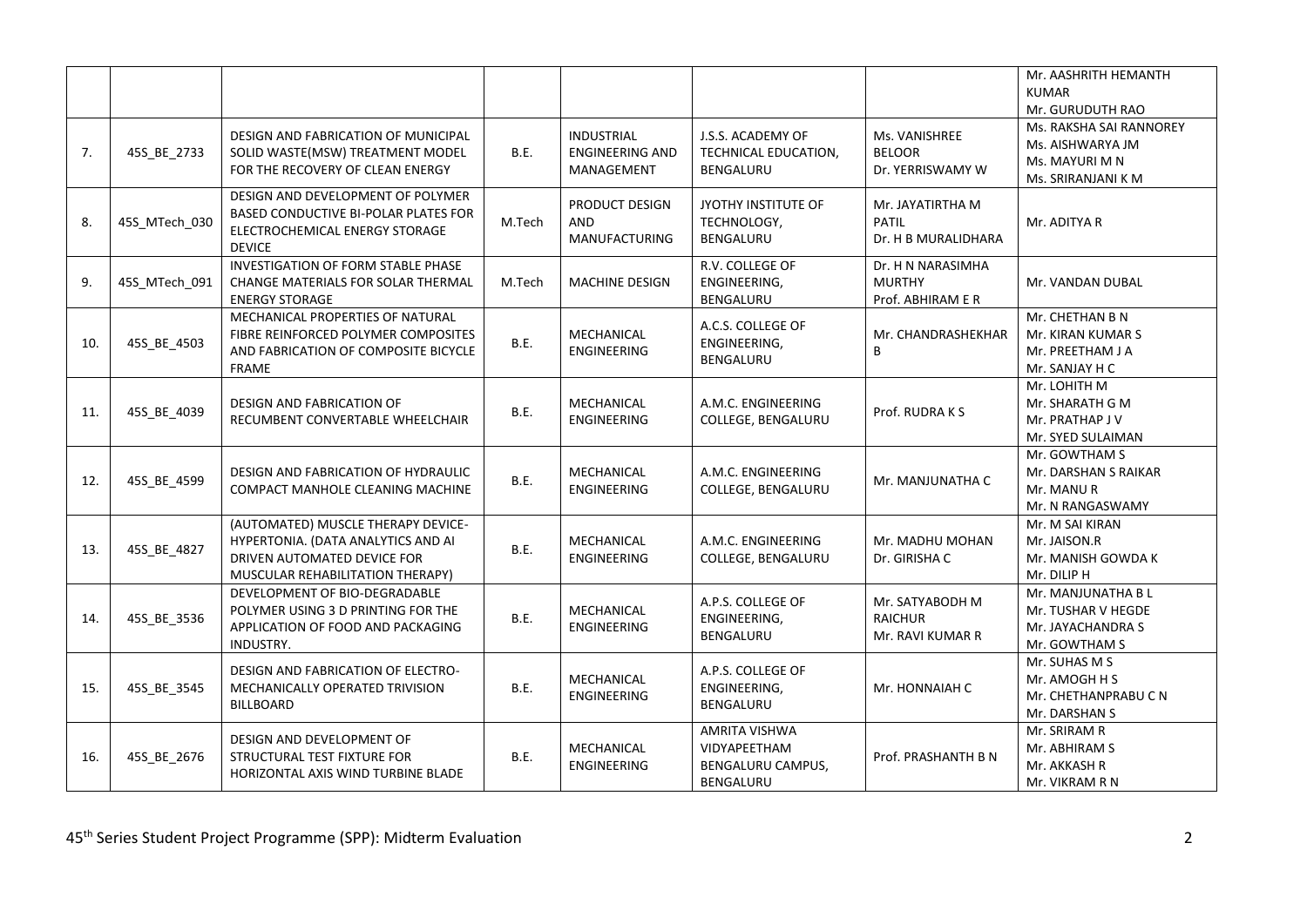| 17. | 45S_BE_2583 | FABRICATION OF COCONUT TREE CLIMBER                                                                                                                                                                                                   | B.E.        | MECHANICAL<br>ENGINEERING        | BANGALORE<br><b>TECHNOLOGICAL</b><br>INSTITUTE, BENGALURU                                 | Mr. SANDEEP DV<br>Mr. ARUNKUMAR S M                       | Ms. DIVYA RAJ SHRESTHA<br>Mr. JAISHWAR R<br>Mr. VENKATESH S<br>Mr. JASWANTH V GOWDA           |
|-----|-------------|---------------------------------------------------------------------------------------------------------------------------------------------------------------------------------------------------------------------------------------|-------------|----------------------------------|-------------------------------------------------------------------------------------------|-----------------------------------------------------------|-----------------------------------------------------------------------------------------------|
| 18. | 45S_BE_4137 | DESIGN AND FABRICATION OF SOLAR<br>POWERED DUAL SIDE PESTICIDE SPRAYER<br>USING SCOTCH YOKE MECHANISM                                                                                                                                 | <b>B.E.</b> | MECHANICAL<br>ENGINEERING        | C. BYREGOWDA INSTITUTE<br>OF TECHNOLOGY, KOLAR                                            | Mr. GOWTHAM M J<br>Mr. SANDEEP S N                        | Mr. MOHAMMED SHAKEEL<br>Mr. AKSHAY V<br>Mr. BHARATH GOWDA N B<br>Mr. PAVAN A M                |
| 19. | 45S BE 4699 | DESIGN AND DEVELOPMENT OF SUPER<br><b>ELECTRIC MOTORBIKE</b>                                                                                                                                                                          | B.E.        | MECHANICAL<br><b>ENGINEERING</b> | C. BYREGOWDA INSTITUTE<br>OF TECHNOLOGY, KOLAR                                            | Mr. CHOWDA REDDY C                                        | Mr. SHASHANK M<br>Mr. VISHWANATH J<br>Mr. SONNE GOWDA B S<br>Mr. GOWTHAM H R                  |
| 20. | 45S_BE_2082 | DESIGN AND FABRICATION OF<br>CONFORMAL COOLING CHANNELS FOR AN<br><b>EXTRUDER TO 3D PRINT HIGH</b><br>TEMPERATURE THERMOPLASTIC<br><b>MATERIALS</b>                                                                                   | B.E.        | MECHANICAL<br><b>ENGINEERING</b> | C.M.R. INSTITUTE OF<br>TECHNOLOGY,<br>BENGALURU                                           | Mr. MAHARUDRESH A<br>C<br>Dr. SAGAR M<br><b>BALIGIDAD</b> | Mr. CHANDANA KRISHNA V T<br>Mr. CYRIL MARTIN<br>Mr. DEEPAK M<br>Mr. GIRISH KUMAR N            |
| 21. | 45S_BE_2800 | DEVELOPMENT OF FRICTIONLESS BRAKING<br>SYSTEM                                                                                                                                                                                         | <b>B.E.</b> | MECHANICAL<br>ENGINEERING        | C.M.R. UNIVERSITY,<br>BENGALURU                                                           | Dr. ARUN KUMAR K H<br>Dr. MATEEN M A                      | Mr. SIDDHARTH MISHRA<br>Mr. ANIL BIJU PAREL<br>Mr. PUNITH H S<br>Mr. REJETH KRISHNAN S        |
| 22. | 45S_BE_4830 | DESIGN AND FABRICATION OF<br>POWERTRAIN AND ELECTRICAL<br>SUBSYSTEM - A PORTABLE ELECTRIC<br><b>SCOOTER</b>                                                                                                                           | <b>B.E.</b> | MECHANICAL<br>ENGINEERING        | C.M.R. UNIVERSITY,<br>BENGALURU                                                           | Dr. MATEEN M A                                            | Mr. AMIRSOHAIL<br>Mr. VISHNU SHARMA NANDA<br>Mr. SANEL D S<br>Mr. PRAJWAL B                   |
| 23. | 45S BE 1405 | DEVELOPMENT AND CHARACTERISATION<br>OF Al-Cu-SiC AND FLYASH HYBRID<br>COMPOSITE USING STIR CASTING<br>TECHNIQUE AND EVALUATING<br>MECHANICAL PROPERTIES FOR<br>AEROSPACE APPLICATIONS : BEST TO<br>WASTE APROACH FOR FOR SOCIAL NEEDS | <b>B.E.</b> | MECHANICAL<br>ENGINEERING        | DAYANANDA SAGAR<br><b>ACADEMY OF</b><br><b>TECHNOLOGY AND</b><br>MANAGEMENT,<br>BENGALURU | Dr. MALLIKARJUN<br><b>BIRADAR</b>                         | Mr. CHANDAN V<br>Mr. DARSHAN GOWDA S<br>Ms. MEGHANA M<br>Mr. NANDISH D A                      |
| 24. | 45S_BE_1903 | DESIGN AND FABRICATION OF WATER<br><b>QUALITY MONITORING RC BOAT</b>                                                                                                                                                                  | <b>B.E.</b> | MECHANICAL<br>ENGINEERING        | DAYANANDA SAGAR<br><b>COLLEGE OF ENGINEERING,</b><br><b>BENGALURU</b>                     | Dr. RAMESHA H                                             | Mr. YASH PARMAR<br>Mr. YASH KUMAR<br>Mr. MD MUKTADA ANSARI<br>Mr. S.M YUVRAJ SHRUJAN          |
| 25. | 45S_BE_2086 | DESIGN AND FABRICATION OF STAIRCASE<br><b>CLIMBING TROLLEY FOR GOODS</b><br>TRANSPORTATION                                                                                                                                            | B.E.        | MECHANICAL<br>ENGINEERING        | DAYANANDA SAGAR<br><b>COLLEGE OF ENGINEERING,</b><br>BENGALURU                            | Dr. M K VENKATESH                                         | Mr. R SHREYAS<br>Mr. ANAKALA ARAVIND ARYAN<br>Mr. VINAY G N                                   |
| 26. | 45S_BE_3647 | DESIGN AND DEVELOPMENT OF<br>ADVANCED HIGH STRENGTH STEEL                                                                                                                                                                             | <b>B.E.</b> | MECHANICAL<br>ENGINEERING        | DAYANANDA SAGAR<br><b>COLLEGE OF ENGINEERING,</b><br>BENGALURU                            | Mr. KRANTIKUMAR<br><b>KSHAURAD</b>                        | Mr. ASHISH D BIRADAR<br>Mr. H M BHARGAVA RAJE URS<br>Mr. K JAYASIMHA<br>Mr. SURYA KEERTHI T S |